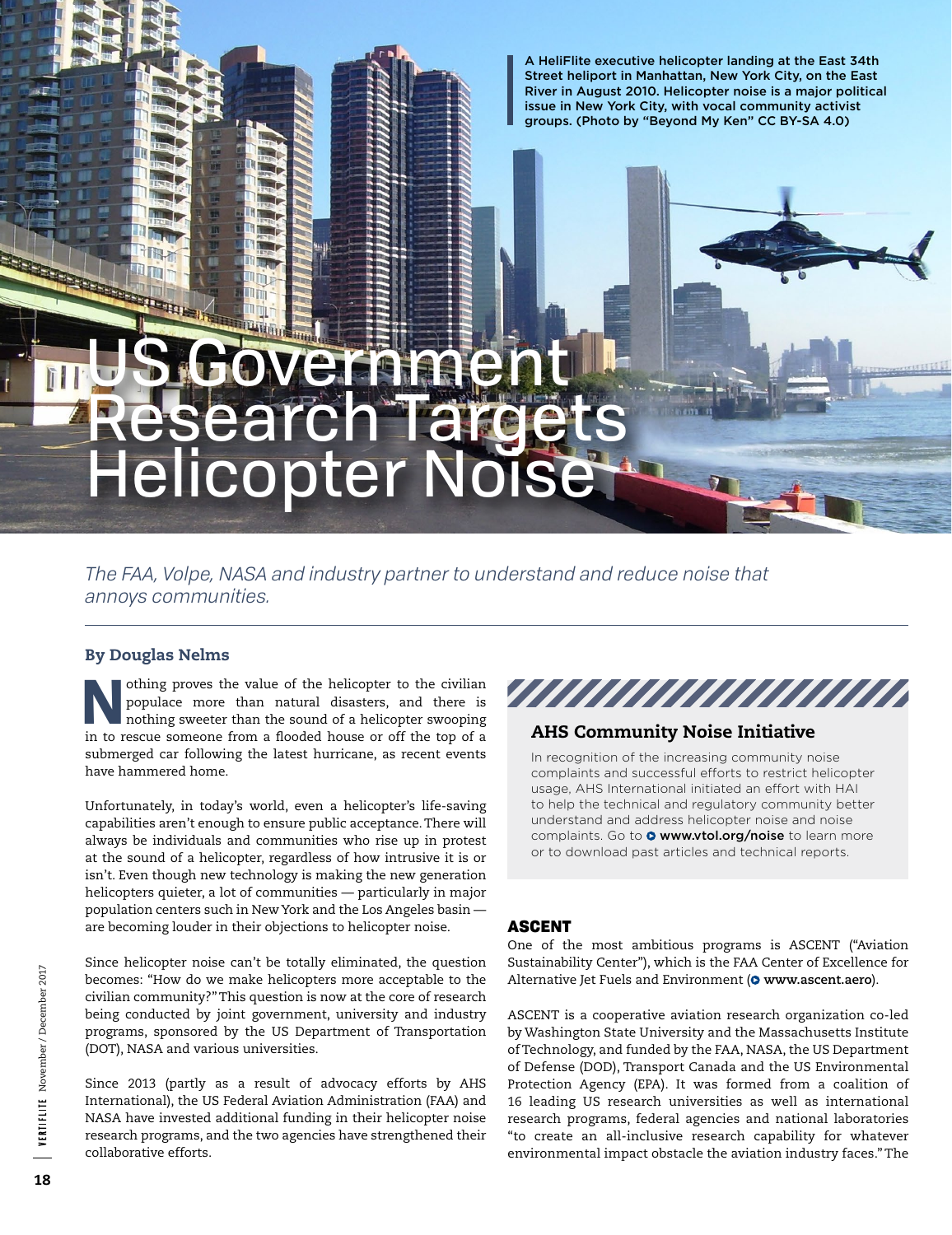program is aimed at the overall aerospace industry with the goal of creating "science-based solutions for the aviation industry's biggest challenges."

The ASCENT program involves 48 projects, two of which are aimed at rotary-wing noise abatement and are being led by Prof. Ken Brentner at The Pennsylvania State University. The first, now completed, was primarily aimed at noise abatement through operational procedures while maintaining safety and mission completion. The second consists of studies meant to measure noise levels under specific conditions through modeling, and then to validate the findings.

Project 6 — "Rotorcraft Noise Abatement Operating Conditions Modeling" — was conducted between 2014 and 2016 (reports are available on the ASCENT website). The project team used models to develop noise abatement procedures for helicopters, and then it created a flight test plan to study whether the modelbased flight procedures were effective. The team also used the modeling tools to demonstrate the ability to gather noise data for conceptual vehicles with advanced technology that can be used in the FAA's Aviation Environmental Design Tool (AEDT).

AEDT is a software system "that dynamically models aircraft performance in space and time to produce fuel burn, emissions and noise. Full flight gate-to-gate analyses are possible for study sizes ranging from a single flight at an airport to scenarios at the regional, national, and global levels," the agency said.

At an AHS Fly Neighborly Roundtable at Forum 73, Rick Riley, an FAA environmental protection specialist, noted that AEDT will be used to answer challenges that include "needing to expand approach source noise data to have the flexibility of multiple flight path angles and speeds."

The FAA plans to release updated performance data in AEDT next year, while several papers on Project 6 have already been presented at AHS International conferences.

ASCENT's Project 38 — "Rotorcraft Noise Abatement Procedures Development" — began last year and is still ongoing. The project's objective "is to utilize computational and analytical modeling to

## **How to Apply Helicopter Noise Research so that the Public Benefits?**



A slide presented by Volpe at the Forum 73 Community Noise Roundtable summarizes the holistic approach needed to reduce helicopter noise and noise complaints. (Volpe graphic)

develop noise abatement procedures for various helicopters for various phases of flight." These procedures will be compared to representative baseline operations using various noise metrics, along with the acoustic pressure time history and acoustics spectrum plots that will be used primarily to explain what is influencing the metrics.

Part of the need for Project 38 stems from the fact that the original equipment manufacturers (OEMs) are no longer developing or updating the model-specific noise abatement procedures for their aircraft. As a result, to effectively control noise, operators need more detailed data and information about the noise produced from the operation of each rotorcraft model, with detailed and specific noise abatement procedures.

As part of Project 38, Penn State is developing a noise prediction system that uses the PSUHeloSim flight dynamics model to trim the aircraft for the desired flight path, coupled with Continuum Dynamics' CHARM model, which generates the main rotor and tail rotor forces and moments. PSU-WOPWOP then predicts the noise hemisphere.

The project team is investigating noise abatement flight procedures of rotorcraft through modeling, with physics-based modeling of noise, leveraging previous research performed for NASA and the DOD. The plan is to achieve comprehensive modeling of the many sources of rotor noise, with complete vehicle modeling during example flight procedures — such as flyovers, approaches, departures and turn maneuvers.

#### Volpe Research

The Volpe National Transportation Systems Center is also deeply engaged in rotorcraft noise research. Volpe (named after John A. Volpe, Secretary of Transportation under President Nixon) is the DOT's "think tank" research center for all transportation modes. While Volpe is a division within the DOT, it is not congressionally funded through appropriations. Funding for specific programs comes from government agencies such as the FAA and NASA, academia, states or the private sector.

Volpe is now working with various agencies to find ways to get acoustics research into the hands of operators through programs such as Fly Neighborly and iFlyQuiet, which will "focus on updating the Fly Neighborly program and providing noise abatement procedures to be available to the pilots and operators impacting the community," Riley said.

Fly Neighborly is the helicopter pilot training program for noise abatement procedures administered by the Helicopter Association International (HAI). Originally started in 1982, Fly Neighborly techniques for noise abatement are taught as a training course for rotorcraft airmen and operators (the HAI Fly Neighborly/Environmental Committee updated the course and the accompanying white paper earlier this year). Volpe plans to assist with integrating Fly Neighborly into the FAA's advanced WINGS pilot proficiency award program; a course on the subject will be given at HAI's Heli-Expo trade show next year. iFlyQuiet (initially proposed by AHS and HAI) is a planned community engagement program funded by the FAA and conducted by Volpe.

The FAA also sponsors the US Transportation Research Board's Airport Cooperative Research Program (ACRP), an applied research program that "develops near-term, practical solutions to problems faced by airport operators." Riley said that the ARCP has completed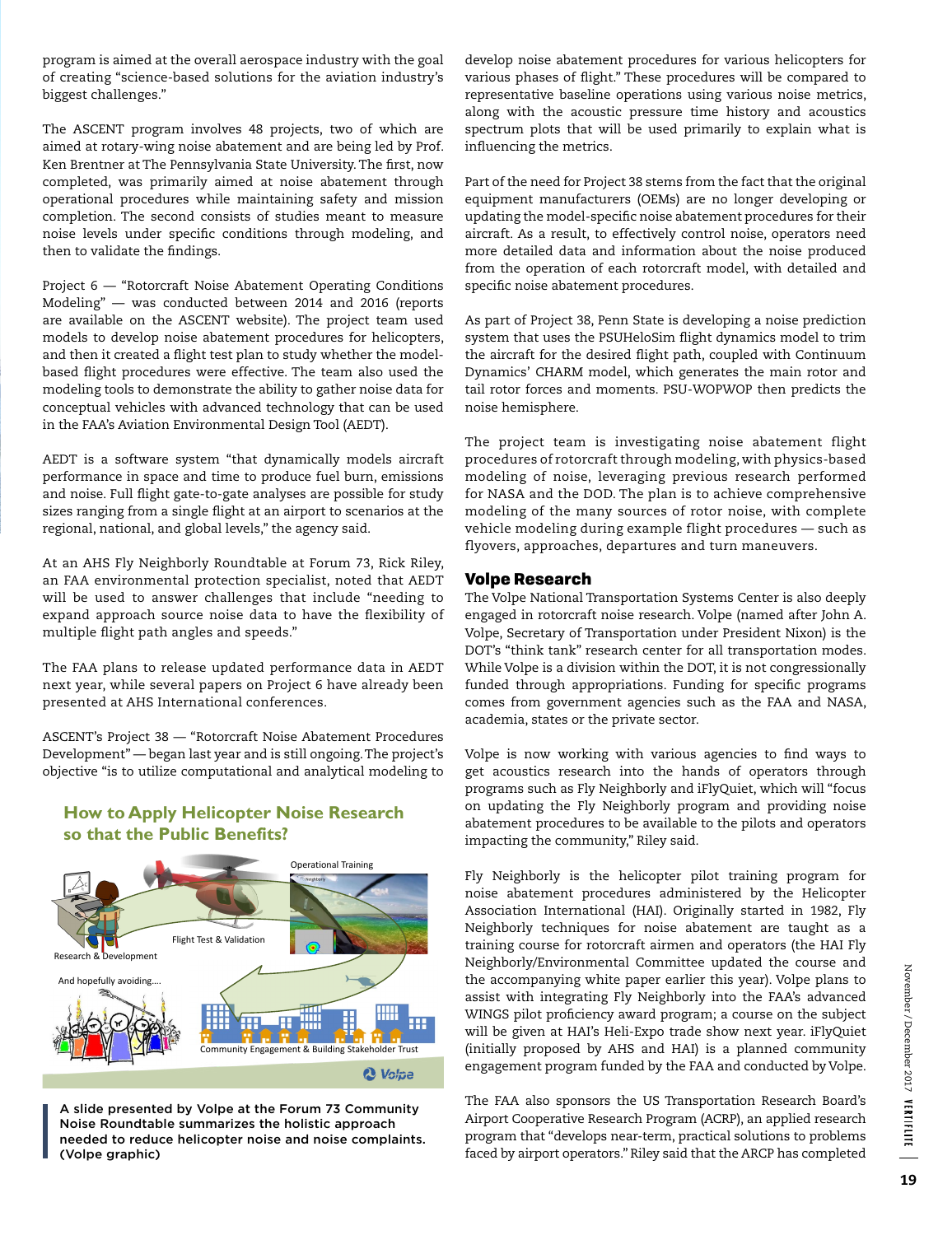a project to study acoustic and non-acoustic factors, compare rotary- and fixed-wing noise, and develop methods to compare helicopter noise exposure with surveyed community annoyance, with the final documents from this study published this year.

According to Volpe's Christopher Roof and Juliet Page, their helicopter noise research program is based on three guiding principles to determine how to effect change in the helicopter noise community: 1) the physics and modeling of systems must be validated; 2) guidance provided to operators must be readily available and understandable, practical to implement, flight tested, adaptable to site-specific needs, and incorporated into basic flight training; and 3) communication and knowledge will lead to trust and improved acceptance. They note that, "In the long term improved helicopter designs can help reduce noise. In the short term operational procedures must be relied upon."

# "In the long term improved helicopter designs can help reduce noise. In the short term operational procedures must be relied upon."

Making the material from the studies readily available and understandable to the operators will require involvement from the OEMs, particularly in the area of flight manuals, while the basic training in flight procedures will fall under FAA requirements, Page said. Organizations like HAI and AHS can help promote the adoption and use of Fly Neighborly procedures. "There is a lot of stress between the public and the regulatory agencies. The only way [the industry] is going to help solve the helicopter problem is to overcome some of these stress issues. It's a combination of communicating, validating facts and getting the operators on board to improve the dialogue."

She added that Volpe is looking to partner with some operators for its iFlyQuiet program to get a better understanding of the factors that affect adoption of the Fly Neighborly principles. In general, Volpe wants to better understand how operational procedures are conducted in actual flight conditions, how they are constrained by pilot workloads and airspaces; how closely established procedures are followed; what kinds of flightto-flight variations exist; what factors cause deviations; and whether automated procedures and technology can be adopted to reduce noise.

Another step in getting public acceptance is dealing with the problem of "virtual noise." Virtual noise is not necessarily the decibel level of helicopters, Page said. "People don't have calibrated ears, so the fact that they are complaining is based on how much they are being annoyed. People's annoyance is often related to the 'value' of the operation and not just the measured noise level; for example, annoyance from a medevac or police operation could be lower than annoyance from other types of operations with a lower perceived community value, even if the measured noise level is the same. This difference is 'virtual noise.'"

Roof noted that "non-acoustic issues can be huge," and that the industry needs to build trust with the community, with engagement done at the grassroots local level.



# Key Points to Fly Neighborly

- Fly at an altitude that is as high as practical.
- Avoid residential areas when possible.
- Fly over industrial areas and major roadways to mask the sound of helicopters.
- Avoid late night/early morning flights.
- Fly at an altitude that is as high as possible over scenic and recreational areas such as parks and beaches.
- Identify noise-sensitive areas and adjust routes to avoid them to the extent possible.
- Adhere to published noise abatement approach/ departure procedures when flying in and out of airports and heliports.

Fly Neighborly iFlyQuiet COMMUNITY ENGAGEMENT PROGRAM HELICOPTER PILOT TRAINING PROGRAM

Volpe is working to get the results of acoustics research into the hands of operators through programs such as Fly Neighborly and iFlyQuiet. (Volpe graphics)

One possible grassroots approach is the use of pilot "ambassadors" who have been trained by organizations such as NASA, FAA and/ or HAI to educate communities on how the industry is working both to increase the value of helicopters to the public and to reduce helicopter noise — or at least make it less annoying.

## Noise for Pilots

Part of the problem lies simply in the non-technical issue of the pilots. Pilots have a totally different view, one that involves use of their time, money and workload. Noise abatement becomes a human-factors issue when pilots see its effects as a risk to their safety or employability — such as increased equipment costs, increased training in special equipment, and flight envelope changes that increase mission distances and durations.

Prof. Brentner with Penn State said that information needs to be made easy to understand — what makes a difference and why. "Pilots are capable of changing, but they will not if nobody cares. If [they] understand that they can make a difference and can reduce the noise, they will be willing to make those changes. We're not going to do anything that isn't safe. It has to be something that they can do that is comfortable for them to fly."

While the results of rotary-wing noise studies can be very detailed, pilots don't need the raw information. The researchers need to know all the differences that are determined "so the information can be boiled down to show what is important and what isn't," said Brentner. "If I don't understand which things do or do not make a difference, then I cannot give advice to the pilot. So a lot of the detailed studies are for the engineers who can take the research and eventually package it in a way that is useful to the pilots. The tests will provide empirical predictions, then we can actually go back and fly the cases that are somewhat in between, or we can develop procedures. We want to be sure that the things we tell the pilots will work, then we have to help them understand why."